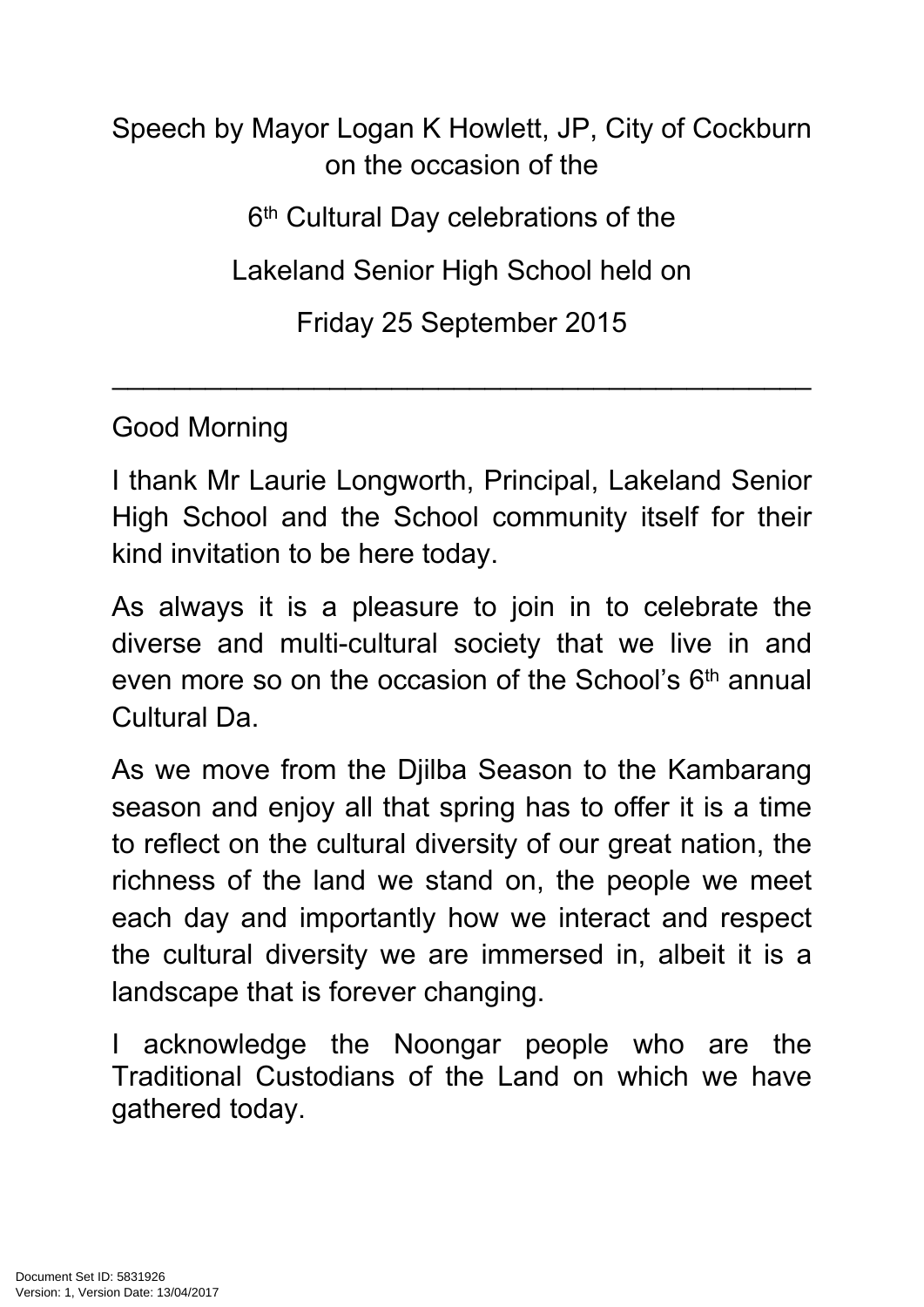I pay respect to the Elders both past and present of the Noongar Nation and extend that respect to Indigenous Australians who are present here today.

I acknowledge the Elders of the Torres Strat Islander Peoples who are here today and other special guests who are here today.

For we all walk on Sacred Ground.

We need to understand, appreciate and respect the culture, customs and heritage that we have been born into and how we can bring forth those learnings into the community where we live today.

A quote from Merle Narkle-Goodwin, a local Nyungar artist refers:

"I am always aware that thousands of my people have passed through the land from countless generations.

I feel their presence, their spirit, whenever I go bush to revive my creativity".

Last evening my wife Pat & I attended the 2015 MercyCare Oration given by Gill Hicks, who is known globally as a survivor of the 2005 London terrorist bombings.

She suffered severe and permanent injuries, losing both her legs from below the knee.

Standing only feet away from the suicide bomber on the Kings Cross train, Gill was the last person to be rescued from the wreckage.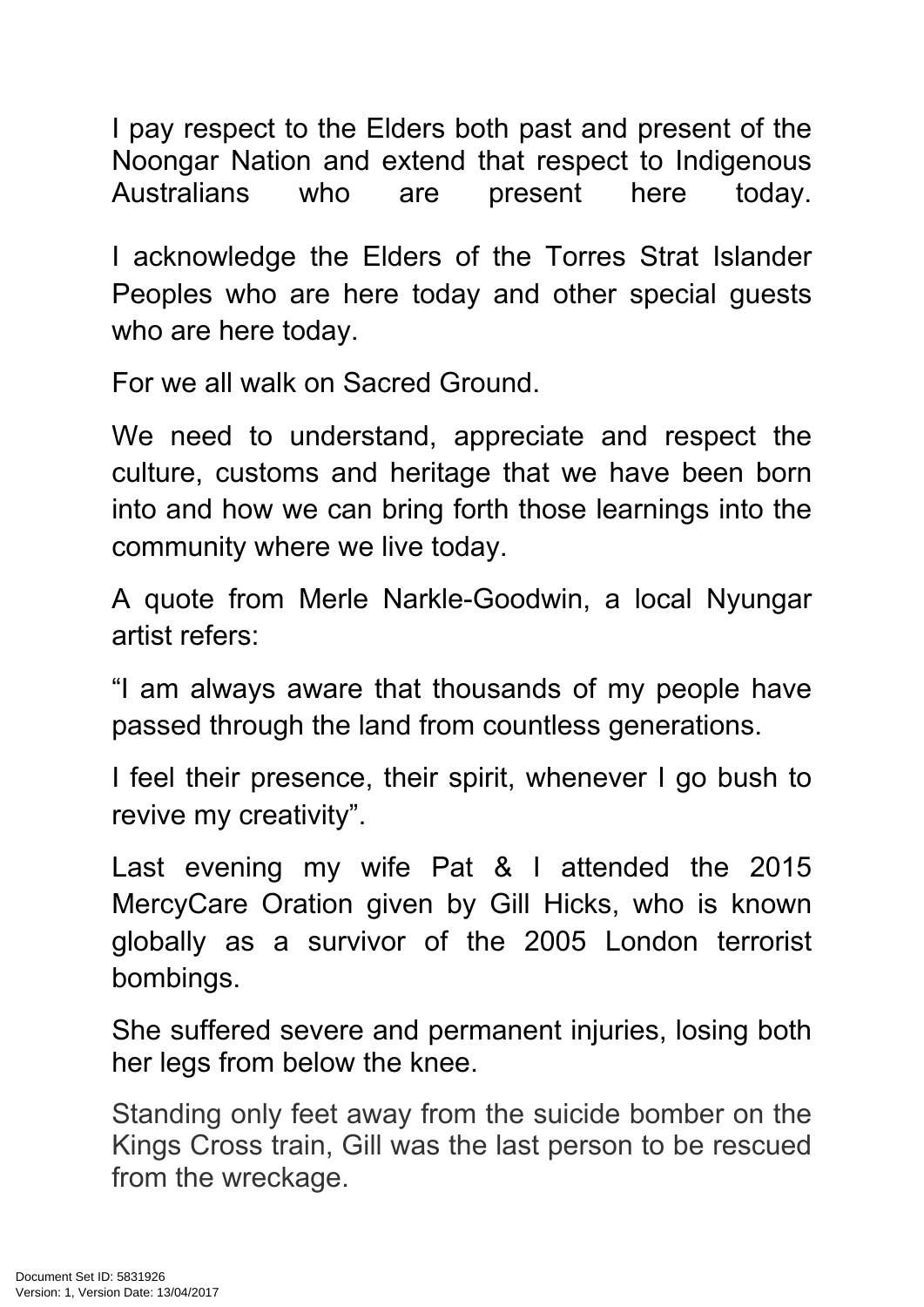In the 10 years since the tragic day, Gill has been determined to make her life count and has devoted herself to advocating for peace.

Speaking immediately after the 'Welcome to Country' by Barry McGuire last evening, Gill conveyed an amazing message to Barry.

Aside from thanking him for the 'Welcome to Country' Gill said that he had brought her into contact with the 'ground' once again, ten years on from having lost her legs and what we all take for granted; the chance to touch the sand, grass, water or the floors in our homes with our feet - he had given her a place, an opportunity to touch sand, grass, water or the floors in her home in a different way – his 'Welcome to Country' had enlightened her to continue to think about the challenges that confronted her each and every day and how a positive attitude can and will prevail.

Gill went on to say that her life is filled with positive thoughts about how she can continue to make a difference in the community where she lives.

She spoke about:

- Reaching out whenever there was a need;
- Listening & hearing what was being said around her;
- Respecting herself and others;
- Sharing life's journey;
- Comforting others in need:
- Being tolerant of others;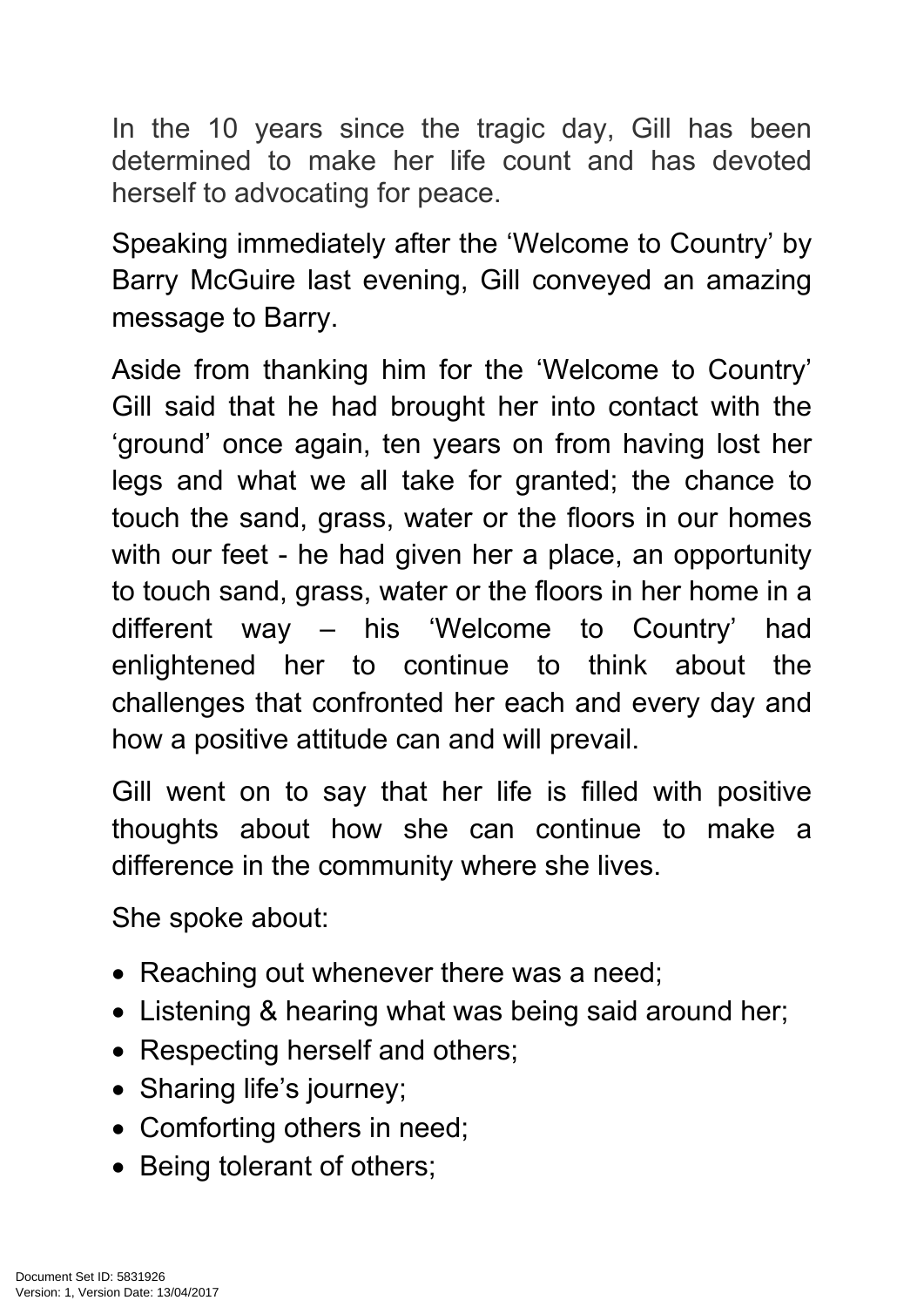- Never giving up;
- Always doing the best you can; and
- Loving the world that surrounds us all.

In fact those same value sets and challenges face us all in one way or another.

The multicultural world we live in today provides us all with the opportunity to take on board the thoughts of Gill Hicks, her interpretation of the 'Welcomer to Country' by Barry McGuire and how even when affected by tragedy, whether it be personal or shared with others how we can all emerge to continue on  $-$  how we can adjust  $-$  how we can always reach out to others; for we all stand on Sacred Ground.

Mention was made of the flags that are before us today reflecting the countries where students who attend the School have come from.

The City of Cockburn flies the Australian flag, The Cockburn flag, the Aboriginal flag and the Torres Strait Islander Peoples flag 24/7.

In any given years hundreds of people become Australian Citizens in our City. They represent over 45 countries around the world and reflect the diversity & multi culturalism that makes Cockburn the great City that it is.

In 2017 my family, on my Father's side, will have been in Australia for 200 years. I am proud to be a descendant